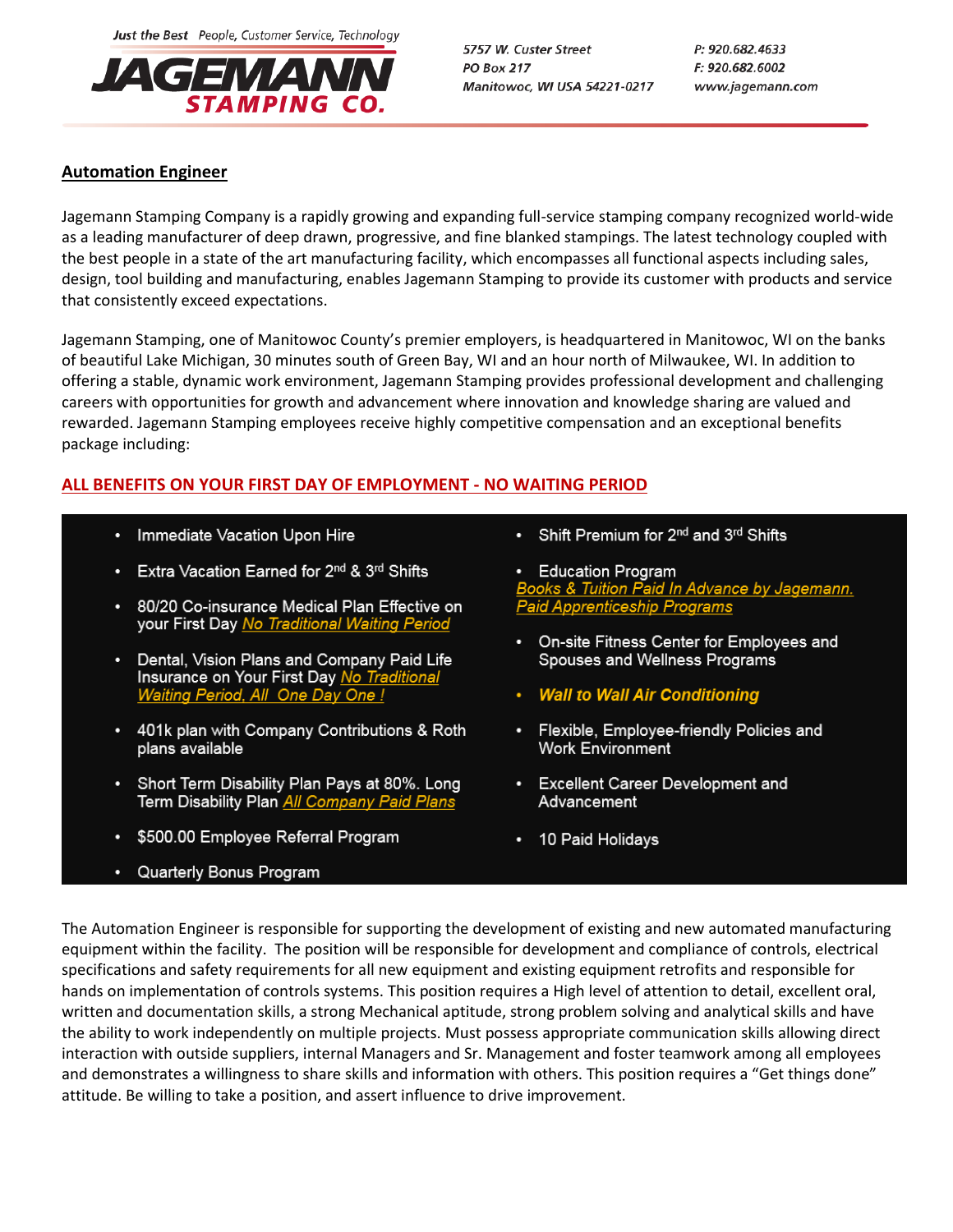### **Major Responsibilities:**

- Specify and verify controls requirements on new equipment and existing equipment retrofits including maintenance of accurate controls drawings and documentation.
- Support new equipment controls development through validation, start-up, and continuous process improvement.
- Install controls systems or retrofits on new and existing equipment.
- Support PLC maintenance and programming on Allen Bradley and systems.
- Act as key resource in troubleshooting controls and PLC issues in the processing facilities.
- Develop and execute strategic plans to improve controls support capability of equipment maintenance group.
- Manage activities of multiple contractors to ensure site standards are upheld.
- Must be extremely proficient with Devicenet, RSLogix500/5000, Factory Talk View Studio, Panel Builder 32 and Twin CAT.
- Knowledge of change control and validation is desired.
- Strong understanding of sensors.
- Business computer literacy skills (e.g., word processing, spreadsheets, database software etc.)
- Ability to interpret a variety of instructions furnished in written, oral, diagram, or schedule form.
- Must be able to perform risk assessments in a timely manner and act accordingly.
- Blend knowledge and analysis with logic, active listening, and a continuing interest in simplification.
- Other duties as assigned by supervisor for additional experience and/or training or refinement skills or in preparation for advancement.
- Participates in JSC's Continual Improvement Process.
- Occupation includes a requirement to follow JSC Environmental Health and Safety /OSHA procedures.

## **RELATIONSHIPS:** *The incumbent needs to interface with to perform the position satisfactorily.*

**Design Engineering:** Transfer customer specifications to design engineering and provide expertise concerning design issues

Discovered during the sample/prototype process.

Transfer customer specifications to internal documents to aid in our ability to satisfy the customer's expectations, and utilize

mechanical engineering tools and methods to provide effective direction to the Tool Design team to assure robust and cost

effective tooling solutions.

**Manufacturing:** Coordinate assigned new development and improvement programs involving automation with manufacturing to assure effective completion.

**Customer design groups:** Provide customer design engineers with a technical point of contact for design feasibility of new products or modifications to existing products and processes.

## **SCOPE AND IMPACT:**

**Scope**: Incumbent in this position will be involved in the development of new or improved tooling and/or equipment and processes to facilitate the introduction of a new product, or an improvement in cost, quality or delivery of existing products. This will involve direct contact with customer engineering personnel and the necessary vendor base. The incumbent will also directly affect JSC's ability to smoothly assimilate new work into production.